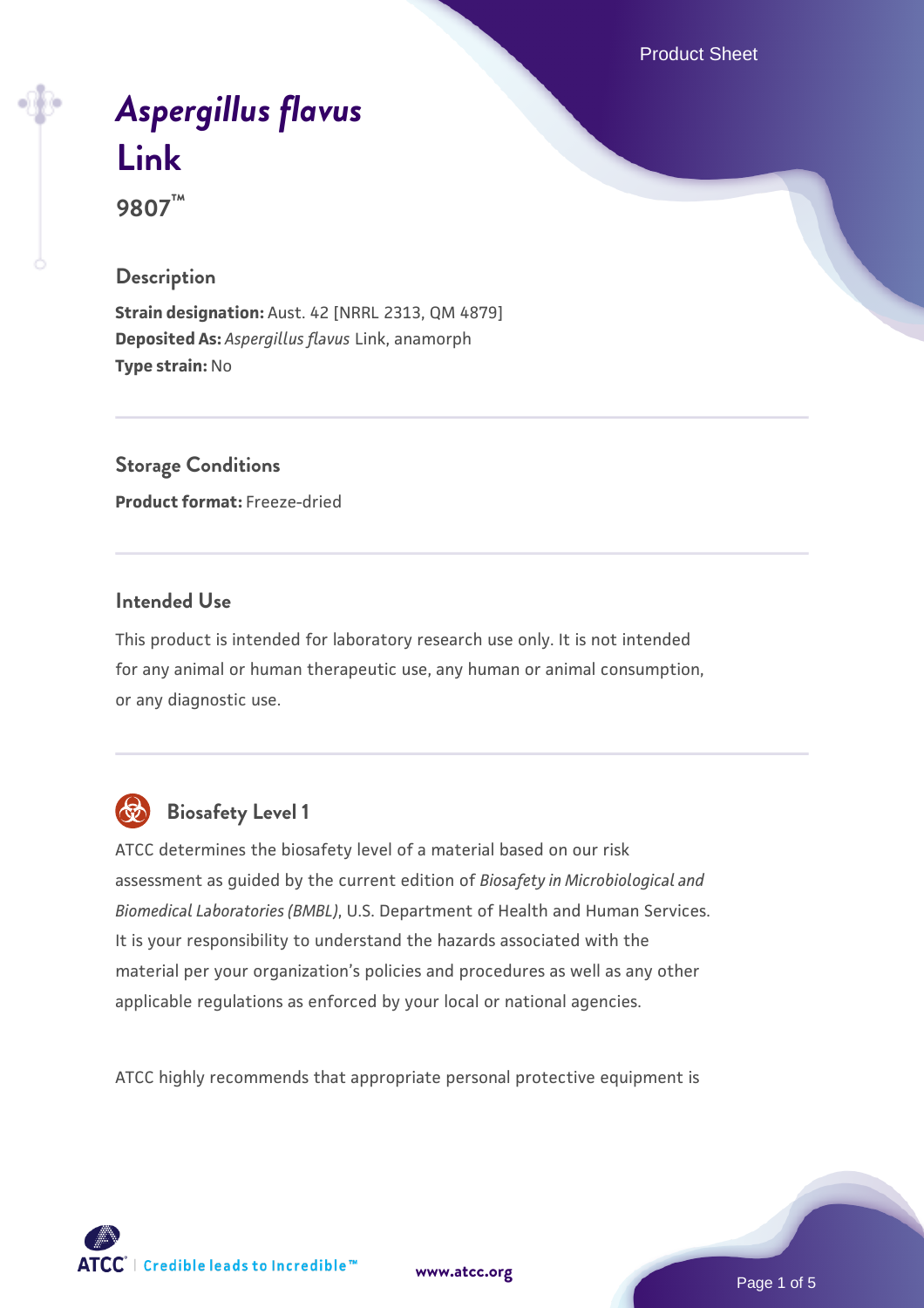always used when handling vials. For cultures that require storage in liquid nitrogen, it is important to note that some vials may leak when submersed in liquid nitrogen and will slowly fill with liquid nitrogen. Upon thawing, the conversion of the liquid nitrogen back to its gas phase may result in the vial exploding or blowing off its cap with dangerous force creating flying debris. Unless necessary, ATCC recommends that these cultures be stored in the vapor phase of liquid nitrogen rather than submersed in liquid nitrogen.

## **Certificate of Analysis**

For batch-specific test results, refer to the applicable certificate of analysis that can be found at www.atcc.org.

## **Growth Conditions**

**Medium:**  [ATCC Medium 336: Potato dextrose agar \(PDA\)](https://www.atcc.org/-/media/product-assets/documents/microbial-media-formulations/3/3/6/atcc-medium-336.pdf?rev=d9160ad44d934cd8b65175461abbf3b9) **Temperature:** 26°C

## **Material Citation**

If use of this material results in a scientific publication, please cite the material in the following manner: *Aspergillus flavus* Link (ATCC 9807)

## **References**

References and other information relating to this material are available at





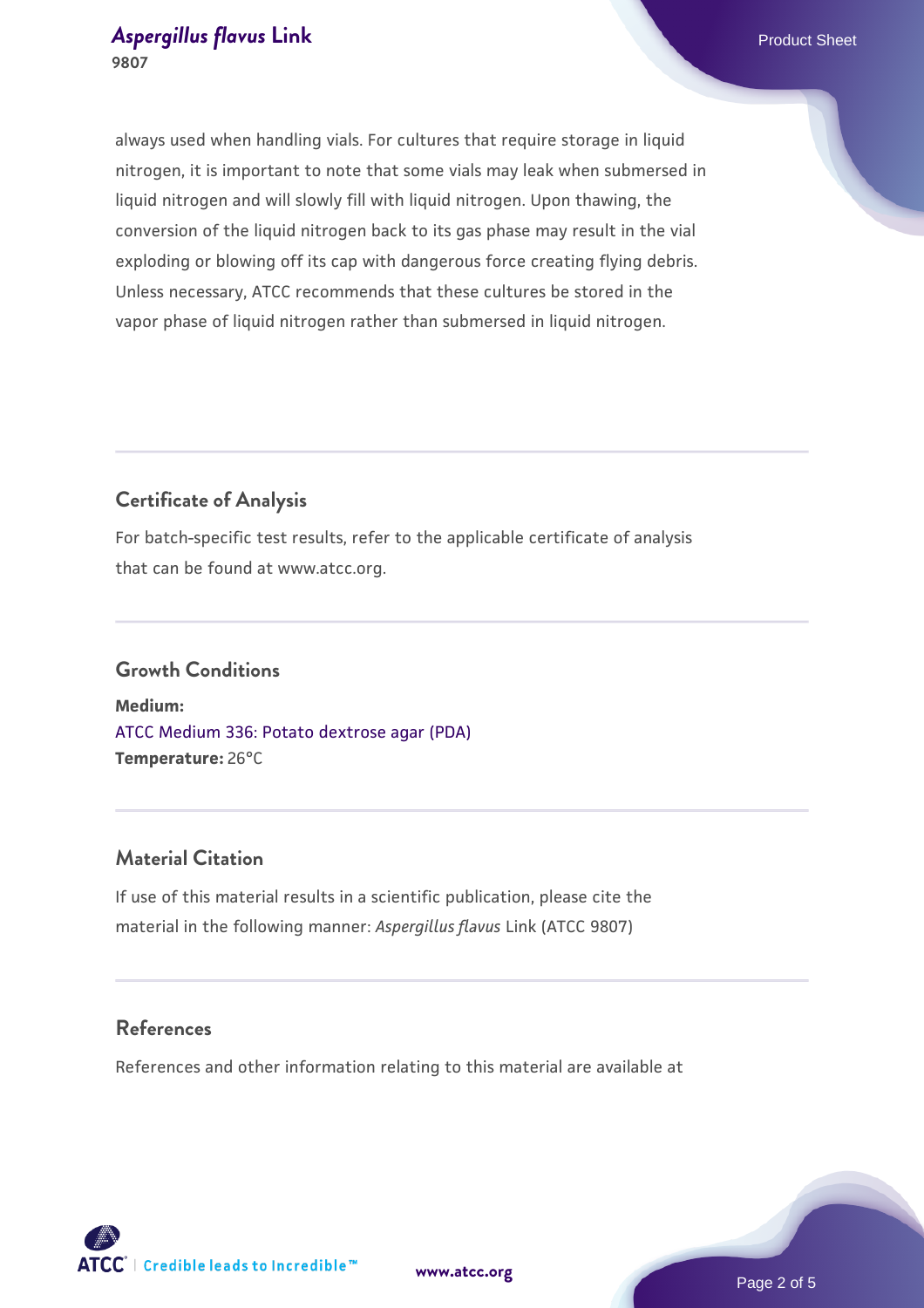www.atcc.org.

#### **Warranty**

The product is provided 'AS IS' and the viability of ATCC® products is warranted for 30 days from the date of shipment, provided that the customer has stored and handled the product according to the information included on the product information sheet, website, and Certificate of Analysis. For living cultures, ATCC lists the media formulation and reagents that have been found to be effective for the product. While other unspecified media and reagents may also produce satisfactory results, a change in the ATCC and/or depositor-recommended protocols may affect the recovery, growth, and/or function of the product. If an alternative medium formulation or reagent is used, the ATCC warranty for viability is no longer valid. Except as expressly set forth herein, no other warranties of any kind are provided, express or implied, including, but not limited to, any implied warranties of merchantability, fitness for a particular purpose, manufacture according to cGMP standards, typicality, safety, accuracy, and/or noninfringement.

#### **Disclaimers**

This product is intended for laboratory research use only. It is not intended for any animal or human therapeutic use, any human or animal consumption, or any diagnostic use. Any proposed commercial use is prohibited without a license from ATCC.

While ATCC uses reasonable efforts to include accurate and up-to-date information on this product sheet, ATCC makes no warranties or representations as to its accuracy. Citations from scientific literature and patents are provided for informational purposes only. ATCC does not warrant that such information has been confirmed to be accurate or complete and



**[www.atcc.org](http://www.atcc.org)**

Page 3 of 5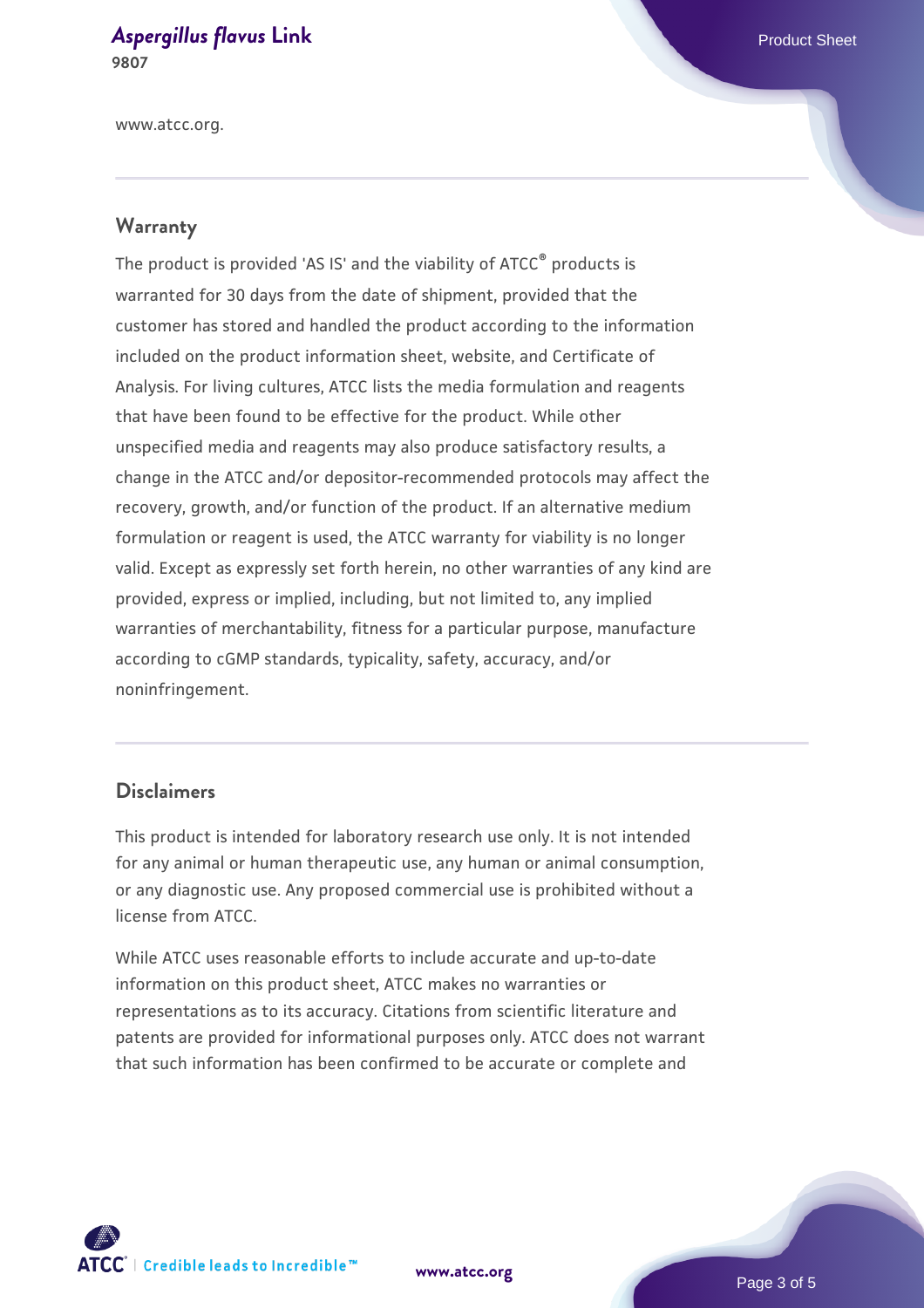the customer bears the sole responsibility of confirming the accuracy and completeness of any such information.

This product is sent on the condition that the customer is responsible for and assumes all risk and responsibility in connection with the receipt, handling, storage, disposal, and use of the ATCC product including without limitation taking all appropriate safety and handling precautions to minimize health or environmental risk. As a condition of receiving the material, the customer agrees that any activity undertaken with the ATCC product and any progeny or modifications will be conducted in compliance with all applicable laws, regulations, and guidelines. This product is provided 'AS IS' with no representations or warranties whatsoever except as expressly set forth herein and in no event shall ATCC, its parents, subsidiaries, directors, officers, agents, employees, assigns, successors, and affiliates be liable for indirect, special, incidental, or consequential damages of any kind in connection with or arising out of the customer's use of the product. While reasonable effort is made to ensure authenticity and reliability of materials on deposit, ATCC is not liable for damages arising from the misidentification or misrepresentation of such materials.

Please see the material transfer agreement (MTA) for further details regarding the use of this product. The MTA is available at www.atcc.org.

#### **Copyright and Trademark Information**

© ATCC 2021. All rights reserved. ATCC is a registered trademark of the American Type Culture Collection.

#### **Revision**

This information on this document was last updated on 2021-05-19

## **Contact Information**



**[www.atcc.org](http://www.atcc.org)**